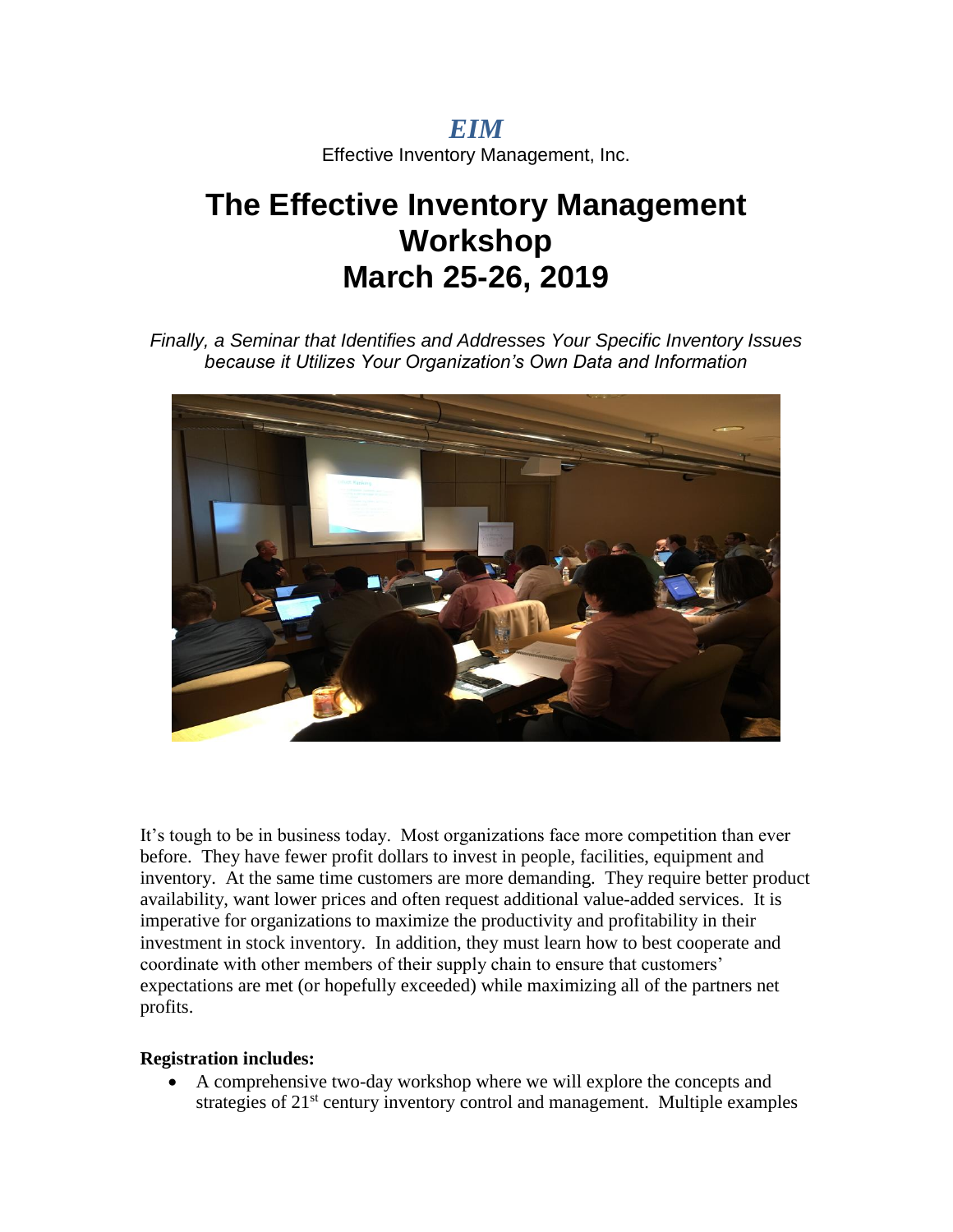and case studies will be presented to show how organizations implanted best practices and maximized the productivity and profitability of their investment in inventory.

- You can use data from your own organization in forecasting and analysis spreadsheets developed by *EIM* to conduct "what-if" scenarios to illustrate the concepts and principles presented. Prior to the seminar, you will send us your data (according to the template we will provide). The data will be examined, ranked, and prepared for your use in the workshop. If you choose not to use your own data, a sample data base will be provided.
- A copy of *Achieving Effective Inventory Management*, 6<sup>th</sup> ed.
- A copy of all the Power Point slides used in the workshop bound in a 3-to-a-page syllabus so you can follow along and take notes.
- The spreadsheets used in the seminar (along with detailed instructions) so you can perform this same analysis on your own inventory data.
- a half hour web session with Jon to help you individualize and implement your plan to achieve effective inventory management in your company.
- complimentary airport transportation to and from DFW International Airport 24 hours' daily
- Free parking
- Continental breakfast and hot buffet lunch both days
- Wireless, high-speed internet access in the meeting room

## **Learning Objectives:**

Best of all, as we proceed through the session you will develop step-by-step instructions necessary to develop and maintain an effective inventory management program for your company as you achieve the following learning objectives:

- Measure the productivity and profitability of your Accurately investment in inventory
- Identify products that are not contributing to your overall inventory-related goals and might be candidates for liquidation
- Identify and analyze possible unusual sales or usage
- Recognize the specific components necessary to develop a meaningful forecast of future demand for each stocked product. During this segment, we will look at several popular methods of forecasting to determine the "best" method for your inventory.
- Measure and improve forecast accuracy
- State how promotions, environmental factors and special products can be incorporated into a forecast
- Decide whether is it better to buy from a vendor, transfer from a central warehouse or assemble a product in house
- State the effect that longer and shorter lead times have on your total inventory investment and the service you provide your customers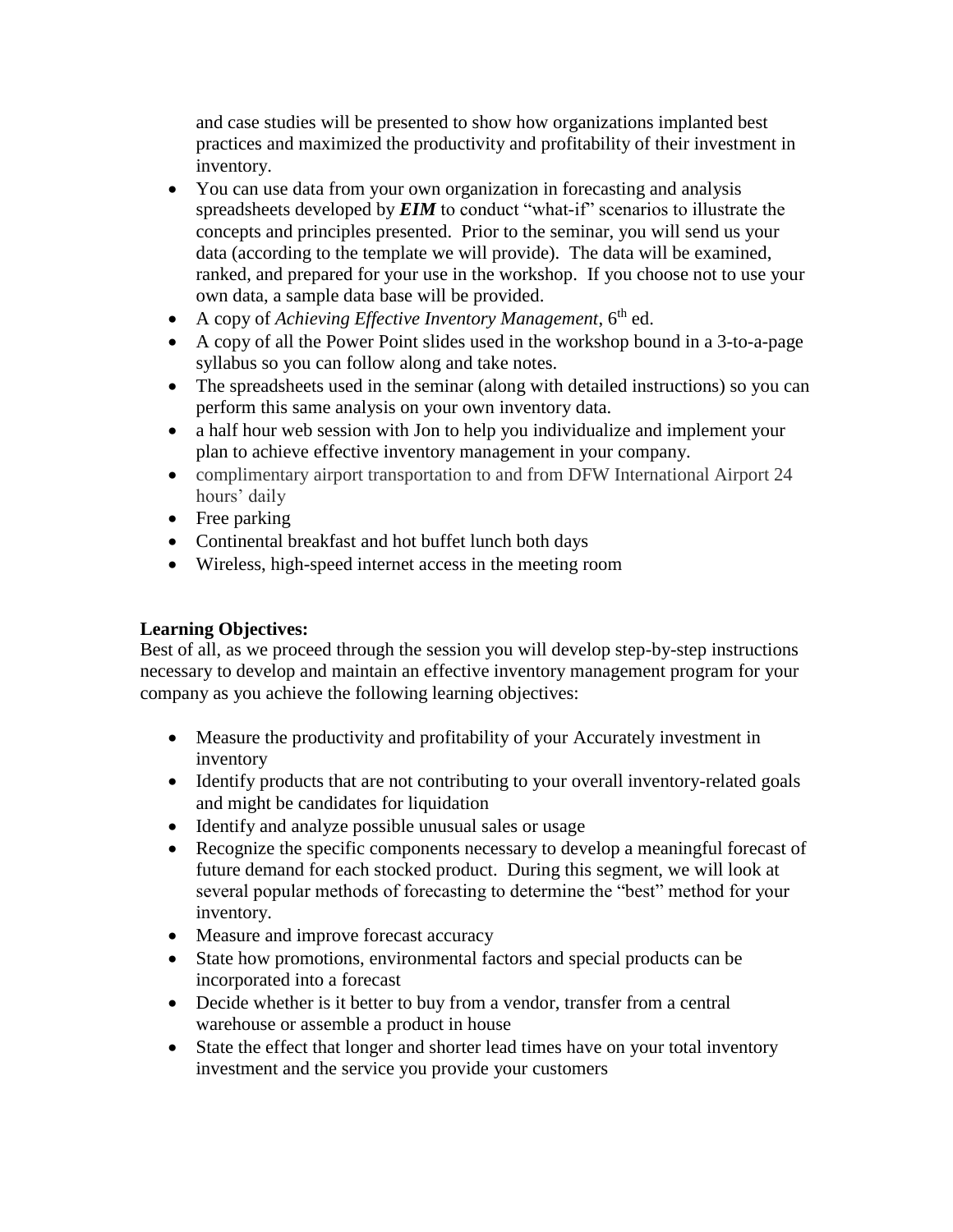- Decide on the "right" amount of safety stock or reserve inventory for each item to balance customer service and profitability as well as several methods for determining this quantity.
- Determine how often you should issue replenishment orders for each source of supply (especially when vendors offer different terms for different sized orders or you have to decide between several vendors)
- Identify the best replenishment parameters and reorder quantity for each stocked item
- Determine optimal inventory for each product (expressed as an average monetary amount and number of days' supply) compared to your current inventory
- Identify how much excess inventory your suppliers are forcing you to carry
- Determine when it is in your best interest to take advantage of special discounts, payment terms or other incentives
- State how changing your business objectives will affect inventory performance
- Implement a simple way to determine what product or vendor lines need the most attention from a buyer
- Implement the best "total performance" measurements for your investment in inventory

Because we are dealing with your data and "live" software, we will perform a lot of "what if" analyses and you will discover how making small adjustments to your current practices can result in big improvements. Best of all you will discover your organization's unique potential because you can perform all analysis with your own data!

As we proceed through the course you will develop a list of action items to complete in the upcoming several months. During the last segment of the course we will organize these action items into a comprehensive plan to achieve effective inventory management.

Course was reviewed and revised in November 2018.

To achieve maximum benefit from the course all participants should bring a laptop equipped with Excel® software. **Participants, who wish to use their own company data, should submit their data to** *EIM* **by March 11, 2019, before the workshop for validation.** A template for the data we will use in the seminar will be emailed upon registration. Your data will be checked for validation, ranked, and loaded onto our EIM Spreadsheets or your custom EIM spreadsheets on a USB Drive. You will receive the USB Drive when you check in at the Workshop and then load it onto your laptop. For those participants who cannot obtain the necessary data from their organizations, a sample data base will be supplied.

## **Who Will Teach the Course?**

Jon Schreibfeder is President of Effective Inventory Management, Inc., a firm dedicated to helping manufacturers, distributors, and retailers get the most out of their investment in stock inventory. Jon literally "grew up" in a family-owned distribution business and started studying inventory management philosophies and best practices in the late 1960s. In the early 1980s, Jon went on to become a distribution industry "trouble shooter" for two major computer companies.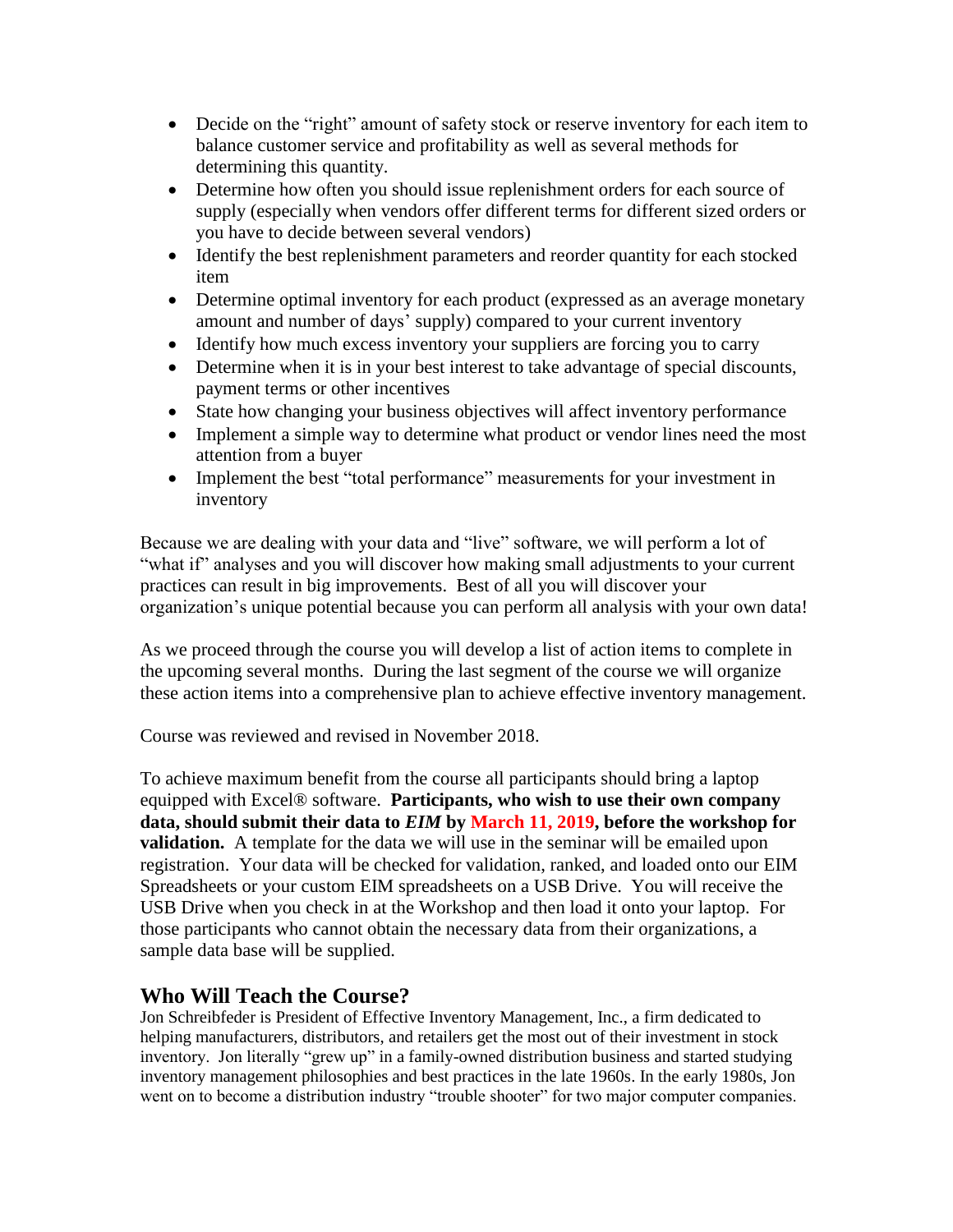His task was to help the computer companies' customers use their available computer tools to better manage their largest asset, inventory. Over the past 30 years, Jon has helped over 2500 organizations improve their productivity and profitability through better inventory management. He is a frequent contributor to over a dozen industry publications and is the author of a series of books on effective inventory management.

A featured speaker at seminars and conventions throughout North America, Europe, Latin America, Asia, and the Pacific Rim, Jon has been awarded the title "Subject Matter Expert" in inventory management by the American Productivity and Quality Center. STAFDA has endorsed Jon as their Inventory Consultant since 2006. He is a regular guest lecturer and is on the Advisory Board of the Dept. of Industrial Technology at Purdue University.

#### **Quotes from recent** *EIM* **seminar attendees:**

*(Names, companies and phone numbers provided on request. Call EIM at (972) 304 3325 or email [classes@effectiveinventory.com\)](mailto:classes@effectiveinventory.com)*

"This course gave me ideas I can implement immediately and gain immediate results."

"The best seminar I have ever attended!"

"The instructor [Jon] displayed a sound proficiency in the subject matter and was able to teach it effectively."

"Your upbeat teaching style kept our whole class on their toes. Definitely recommend this seminar to any company looking to get a handle on their inventory."

"Even after attending a prior training session, reading books and watching an inventory management video series many times, I firmly believe your instruction has been the most informative."

"Excellent seminar. I came away with some clear guidelines for the direction that our company must go to meet our long-term inventory goals".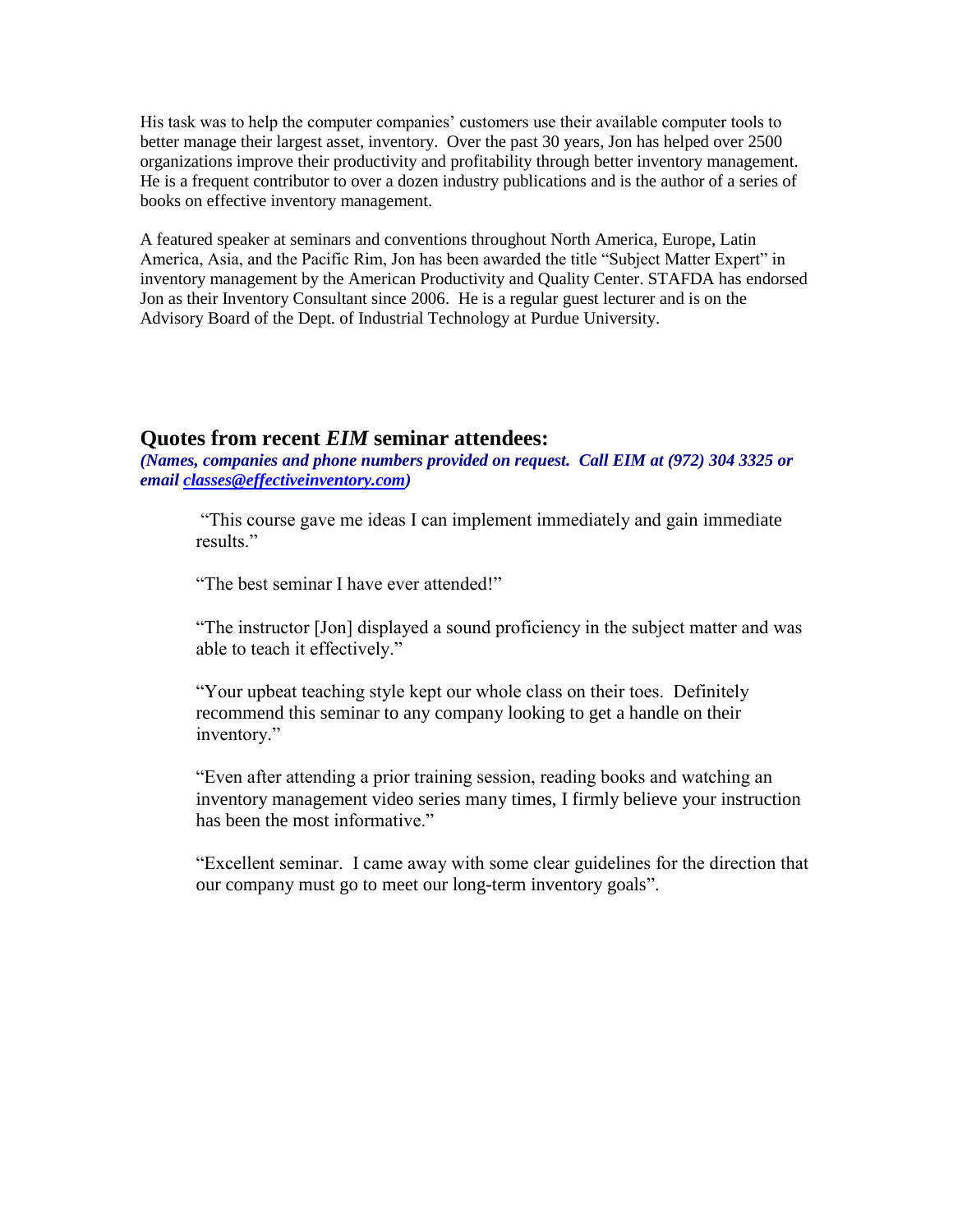# **Agenda Effective Inventory Management Workshop March 25-26, 2019**

#### **Place: Hilton DFW Lakes Executive Conference Center 1800 Highway 26E Grapevine, Texas 76051** 817-481-8444

**Time: March 25**: 8:30am – 4:30pm (registration and continental breakfast start at 7:45AM; lunch 12 – 1PM; breaks: 10 – 10:20 AM, 2:15 – 2:30 PM, and 3:30-3:40PM) **March 26**: 8:00am – 3:30pm (continental breakfast starts at 7:30AM: lunch  $12 - 1$  PM; breaks  $9:30 - 9:45$ ,  $10:45 - 11$  AM and  $2:15 - 2:35$  PM)

Total instruction:  $720$  minutes  $= 14$  CPE credits awarded for attendance

**Dress:** Business casual; bring sweater/jacket for your comfort

# **AGENDA:**

#### **#1 – What Should You Stock?**

- o Goal of effective inventory management
- o Responsibilities of different departments in achieving effective inventory management
- o Different types of inventory:
	- Resale
	- Production
	- Maintenance, repairs and operations (MRO)
- o Determining what products to stock in each warehouse or store
- o Ranking products by activity, cost of goods sold and profitability
- o Resale Inventory Ensuring that all inventory is profitable or leads to other profitable sales
- o MRO Inventory Determining the "critical nature" of each item

#### **#2 – Best Practice Forecasting #1**

- o The difference between dependent and independent demand
- o Forecasting new stock items
- o Determining how to stock products with sporadic usage activity
- o Defining the six elements of an accurate forecast
- o Understanding the difference between sales, shipments and usage
- o Verifying that usage is correctly recorded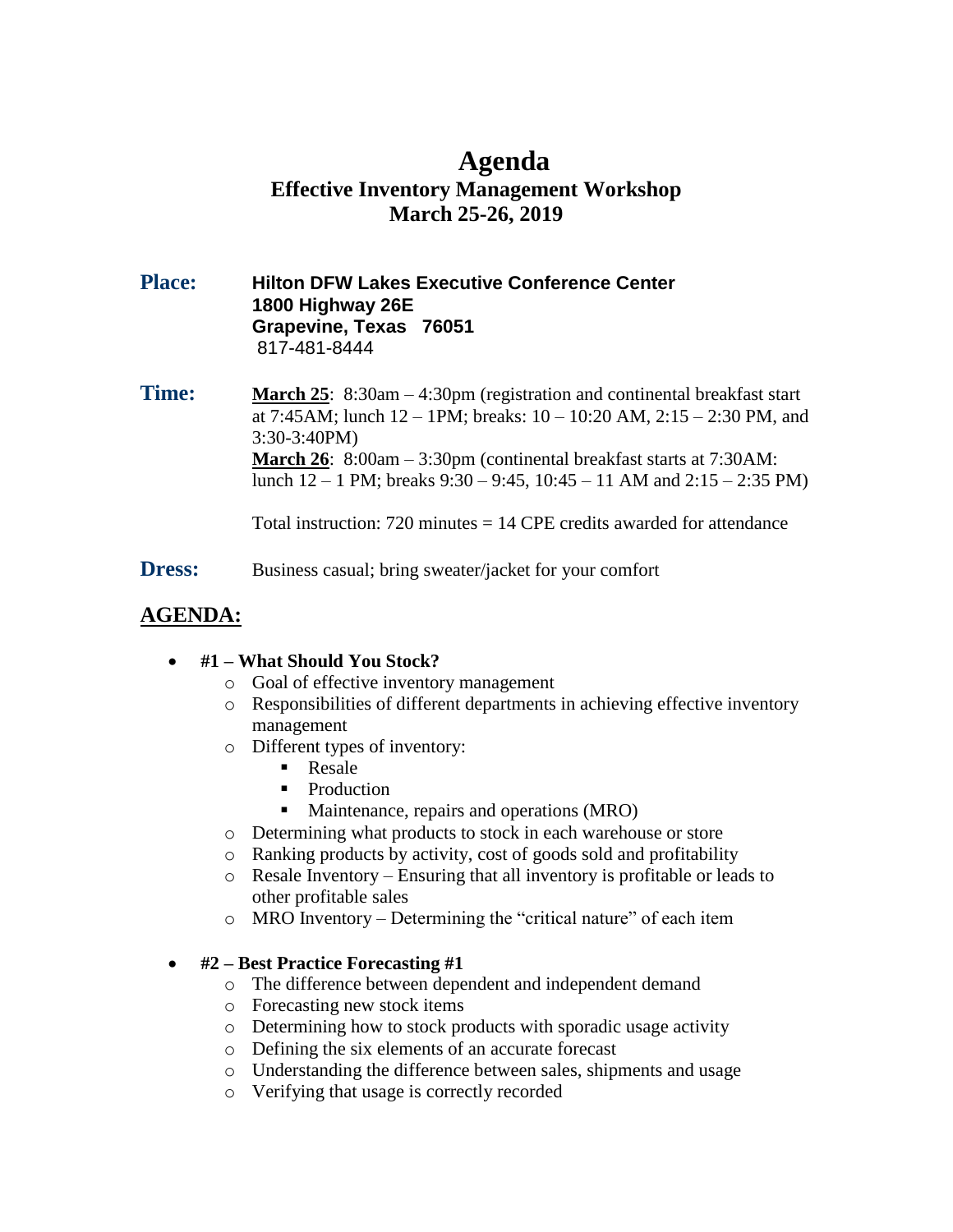- o Identifying and correcting for unusual usage activity
- o How events and other factors can affect a forecast

#### **#3 – Best Practice Forecasting #2**

- o Common forecasting methods and where each should be utilized
- o Measuring the accuracy of your forecast
- o Collaborative information from customers and sales people (CPFR)
- o Building a cooperative environment throughout your supply chain
- o Different types of seasonality and trends
- o The appropriate forecast horizon
- o The effect of inaccurate forecasts on the entire supply chain
- **#4 – Determining When to Replenish Stock (Achieving Your Customer Service Goals)**
	- o Calculating accurate replenishment parameters
	- o Minimum/Maximum quantities
	- o Order points, reorder points and line points
	- o The difference between average lead times and anticipated lead times
	- o Different method for calculating safety stock quantities
	- o Using safety stock to balance customer service with your investment in stock inventory
	- o Order up to and flow point replenishment

#### **#5 – Determining How Much To Order (Maximizing Profitability or Minimizing Costs)**

- o Economic order quantities
- o Purchasing when presented with price breaks
- o Evaluating rebate offers
- o Buying before a price increase
- o How space, money and product life limits affect purchasing decisions
- o Determining your ideal inventory investment and potential turnover

#### **#6 – Implementing an Effective Replenishment Operation**

- o Setting up a multi-location supply network (assemble, transfer or buy)
- o Distribution requirements planning (buying into the future, importing and container maximization)
- o Materials requirements planning (acquiring raw materials and components just in time to complete an assembly or project)
- o Best practice purchasing policies and procedures

#### #7 – **Benchmark metrics – Analyzing your progress**

- o Fill rate, customer service level and stockouts
- o Vendor analysis
- o What inventory turnover really tells you
- o Turn/earn index and gross margin return on investment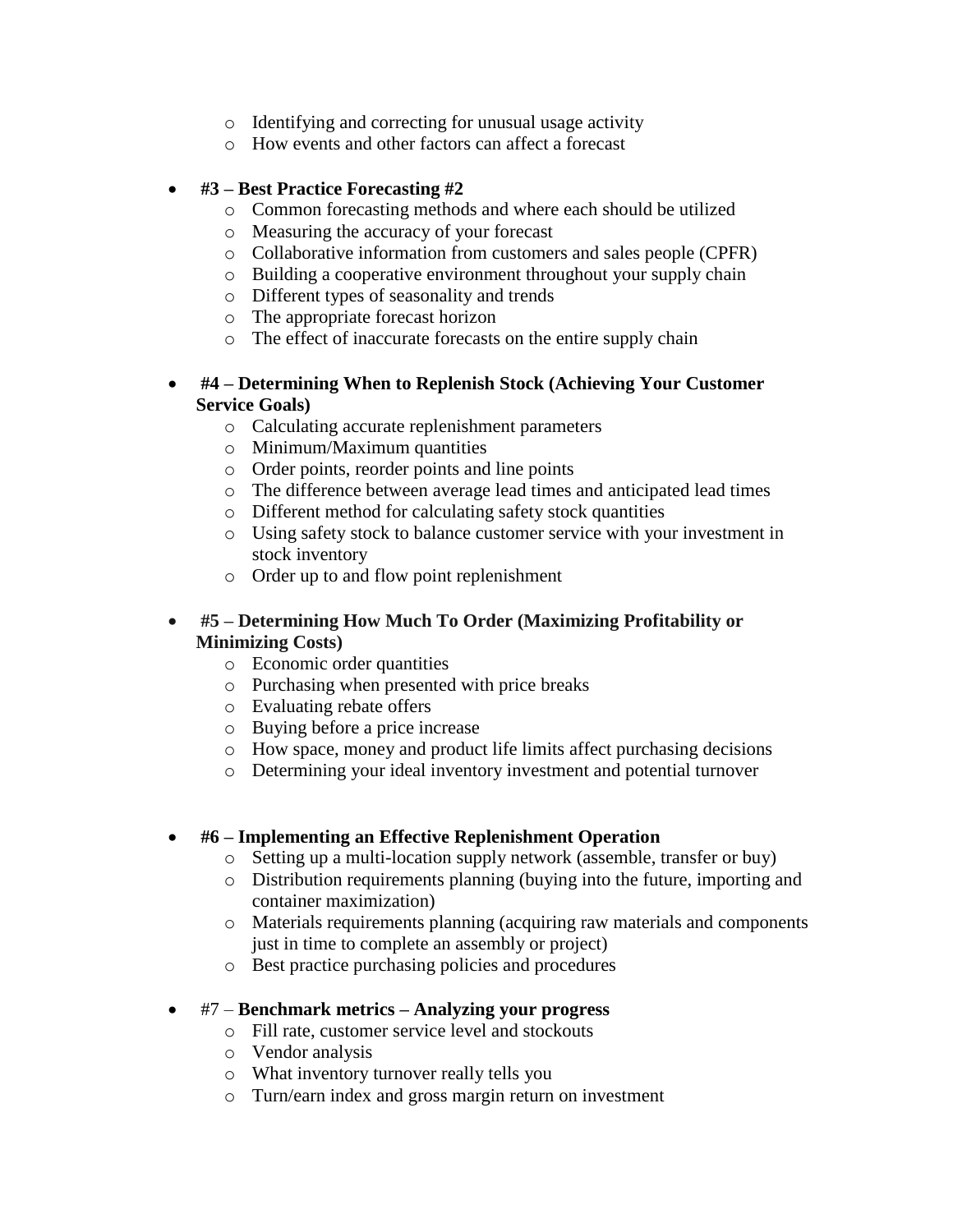- o Excess stock and dead inventory
- **#8 – Utilizing all the tools and techniques presented in the seminar, developing a plan for your organization to achieve effective inventory management**

*Refund Policy:* Full refund up to 30 days prior to seminar. 50% refund granted if cancellation notice received 14-30 days prior to seminar. No refund within 14 days of seminar date. Substitutions are allowed at any time, but please notify us at 972-304-3325.

Please direct any complaints to Maureen at (tel) 972-304-3325.

#### **Seminar administered by Effective Inventory Management, Inc. (tel) 972-304-3325**

# **This course qualifies for 14 CPE credits!!**

Effective Inventory Management, Inc. is registered with the National Association of State Boards of Accountancy (NASBA) as a sponsor of contributing professional education on the National Registry of CPE sponsors. State boards of accountancy have final authority on the acceptance of individual courses for CPE credit. Complaints regarding registered sponsors may be submitted to the National Registry of CPE Sponsors through its website: [www.learningmarket.](http://www.learningmarket/)org.



# **\*\*Room Reservations at: Hilton DFW Lakes Convention Center\*\***

Reservations must be made on or before **Thursday, February 28, 2019** to receive the group rate of **\$159**/night. Reservations must be made by the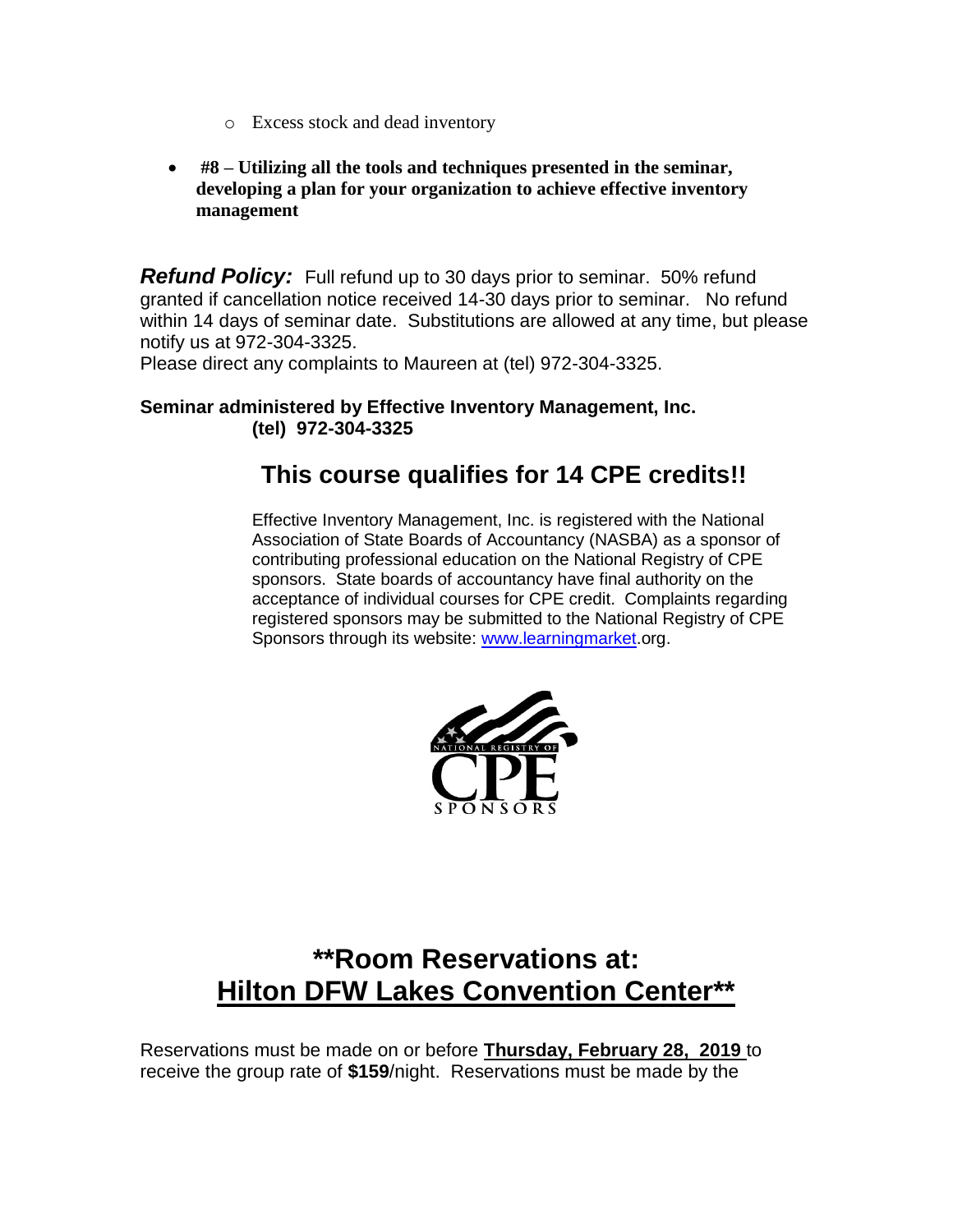individual. Please identify yourself as being with the Effective Inventory Management Workshop at the time the reservation is made. You may either:

1. Contact the Hilton DFW Lakes Conf. Center Reservation line by calling **817-481-8444 and reference Group Name: Effective Inventory Management**

*Or*

2. Contact the Hilton DFW Lakes guestroom reservations using the link below:

> [https://www.hilton.com/en/hi/groups/personalized/D/DFWAHHF-2TV-](https://na01.safelinks.protection.outlook.com/?url=https%3A%2F%2Fwww.hilton.com%2Fen%2Fhi%2Fgroups%2Fpersonalized%2FD%2FDFWAHHF-2TV-20190324%2Findex.jhtml%3FWT.mc_id%3DPOG&data=02%7C01%7CCamille.Aguilo%40hilton.com%7C2a9a7d32fdd9418349a608d64ef072d5%7C660292d2cfd54a3db7a7e8f7ee458a0a%7C0%7C0%7C636783191947955096&sdata=O7OldwWmzx8RWv8izN6PCH819pXMyvmRZ6Ksx0xQcNk%3D&reserved=0)[20190324/index.jhtml?WT.mc\\_id=POG](https://na01.safelinks.protection.outlook.com/?url=https%3A%2F%2Fwww.hilton.com%2Fen%2Fhi%2Fgroups%2Fpersonalized%2FD%2FDFWAHHF-2TV-20190324%2Findex.jhtml%3FWT.mc_id%3DPOG&data=02%7C01%7CCamille.Aguilo%40hilton.com%7C2a9a7d32fdd9418349a608d64ef072d5%7C660292d2cfd54a3db7a7e8f7ee458a0a%7C0%7C0%7C636783191947955096&sdata=O7OldwWmzx8RWv8izN6PCH819pXMyvmRZ6Ksx0xQcNk%3D&reserved=0)

Your room rate includes the following:

- high-speed Internet access in guest room and meeting room
- complimentary airport transportation to and from DFW International Airport 24 hours' daily
- $\bullet$  free parking
- access to the sports club

**Register today!** You can register online at the *EIM* **[Store](http://www.effectiveinventory.com/store.html)**, or you can print out the registration form found on the next page and send to our secure fax machine at (972) 393-1310. You may also print out and send the completed registration form to…

> Effective Inventory Management, Inc. 106 N. Denton Tap Road, Suite 210-127 Coppell, TX 75019

# Registration Form On Next Page